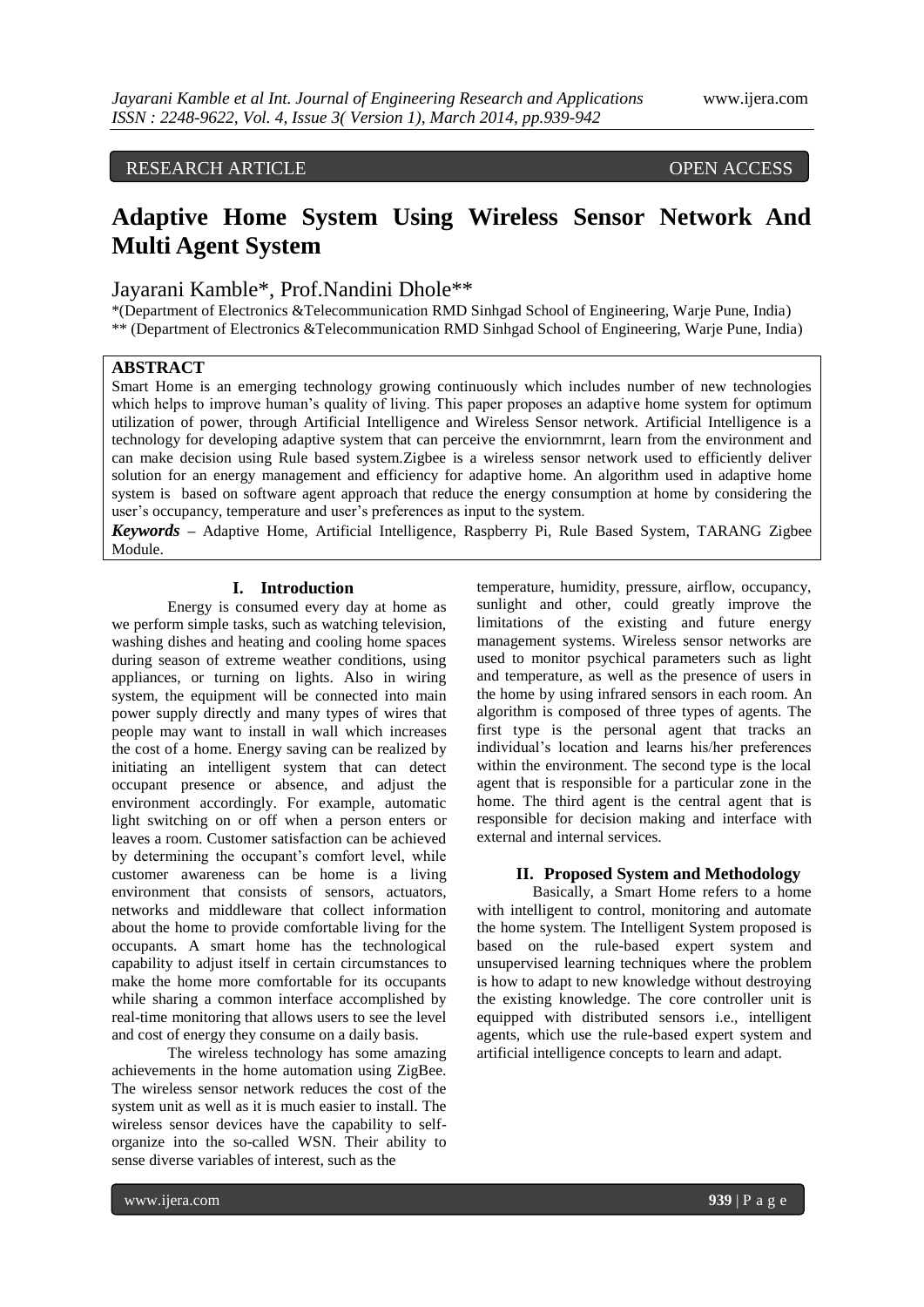

figure 1.Diagram of Intelligent Home System

The proposed system enables the comfort zone adjustment, i.e., the control of heating/cooling of individual rooms and/or of the entire house; and is capable of processing inputs to and from the EGU i.e. Utility/Smart Meter to the core controller unit. The main goal of the Adaptive Learning System is to adapt to the occupant's pattern and schedule changes by providing comfort, while not ignoring the energy conservation aspect.

#### **2.1 Raspberry Pi**

ARM board provides high speed, better accuracy, good flexibility and low cost solution for development of embedded system. Using ARM board as development platform speed up the process of development. Raspberry pi Model is currently most popular ARM board. The Raspberry Pi is a creditcard sized computer that plugs into your TV and a keyboard. It is a capable little computer which can be used in electronics projects, and for many of the things that your desktop PC does, like spreadsheets, word- processing and games. It also plays highdefinition video. It has a Broadcom BCM2835 system on a chip SoC, which includes an ARM1176JZF-S 700 MHz processor,VideoCore IV GPU, and is shipped with 512MB of RAM .It does not include a built-in hard disk instead it uses an SD card for booting and long-term storage. It comes with two USB ports, RJ45 Ethernet port, HDMI port and RCA output on board. The Figure 2 shown below provides the glimpse of features of Raspberry pi model.



figure 2.Raspberry Pi

2.1.1Features of Raspberry Pi

- 1. The Raspberry Pi is a small device coming in at 85.60mm x 53.98mm x 17mm and weighing only 45g.
- 2. The 3.5mm analog audio jack allows connecting headphones and speakers to the Raspberry Pi. This is especially useful for audio and media player based projects.
- 3. The Raspberry Pi comes equipped with two of them, allows hooking up a keyboard and mouse and a micro USB port for powering your device.
- 4. The High Definition Multi-media Interface (HDMI) port allows the Raspberry Pi to be hooked up to high-definition televisions and monitors that support the technology. This provides an additional option to the composite RCA port for video and additionally supports audio.
- 5. The Ethernet port is the Raspberry Pi's main gateway to communicating with other devices and the Internet.

## **2.2 Wireless Sensor Network**

Wireless sensor networks (WSNs) have a tremendous potential to improve the efficiency of many systems, for instance, in building automation and process control.WSN are used in many different applications, such as medicine, transportation and urban monitoring, traffic control, military, environment and habitat monitoring, energy management, smart homes, automatic meter readings, industrial applications, telemedicine, etc. ZigBee is a new global standard for wireless connectivity, focusing on standardizing and enabling interoperability of products. ZigBee is a communications standard that provides a short range cost effective networking capability.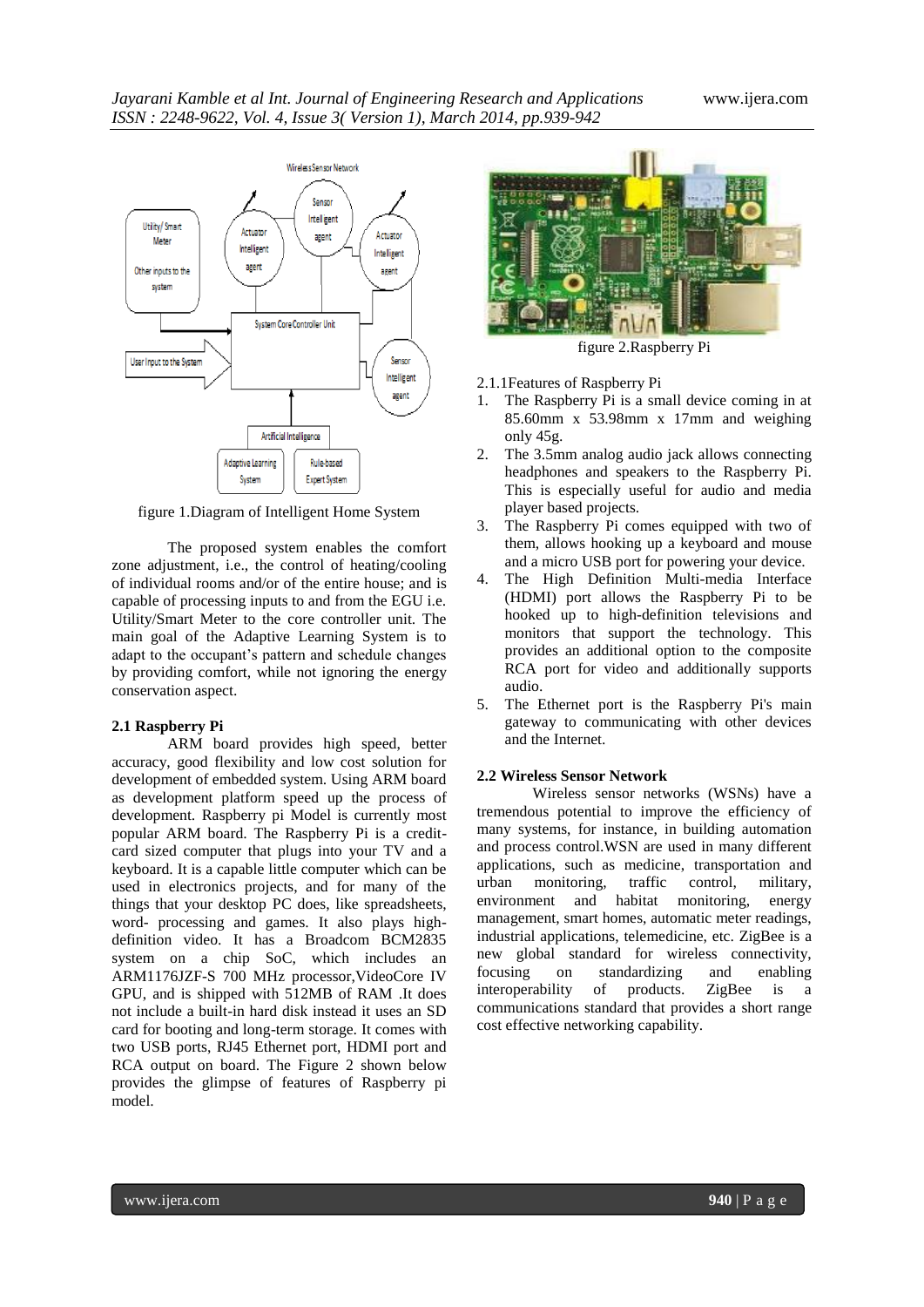

figure 3.TARANG Zigbee Module

In this project Tarang module is used as Zigbee Module. Tarang wireless modules based on Freescale MC1321X SIP,are low to medium power devices.It is suitable for adding wireless capability to any product with serial data interface.the modules require minimal power and provide reliable delivery of data between devices.The I/O interfaces provide with the modules help to directly fit into many industral application.The modules operate within the ISM 2.4GHz band with IEEE802.15.4 baseband.

#### **2.3 Artificial Intelligence**

Artificial intelligence is a science with defined objectives of making machines perform things which would require intelligence if performed by humans, which implies capability of performing some forms of cognitive tasking. It is collection of powerful programming techniques studying the nature of home automation. There exist a number of AI tools that make home automation system more sophisticated and that are Rule Based. A rule-based expert system consists of if-then rules that is conditions and actions and can have multiple conditions to represent the knowledge needed to solve a problem in a particular domain of study.

The term Rule in AI ,which is most commonly used type of knowledge representation, can be defined as an IF-THEN structure that relates given information or facts in the IF part to some action in THEN part. A rule provides some description of how to solve problem. Rules are relatively easy to create and understand.



figure 4.Rule Based System

If  $x1, x2...$  xn represent the conditions for a particular problem; and y1, y2… yn represent the actions to be taken if a particular condition(s) are true, in a rule-based expert system, rules can be expressed as shown in examples below:

To keep the indoor temperature of the space between 10°C and 12°C:

If (space indoor temperature  $\leq 10$ )

then

Turn on the heater to warm the space else

If (space indoor temperature  $> 12$ ) then

Turn off the heater in the space

## **III. Proposed Algorithm**

A algorithm consist of Reinforcement Learning and Agent based technique. A multiagent system (MAS) is a system composed of several agents, capable of speedy mutual interaction between them. .An Agent is a system situated within an environment that senses that environment and acts on it, over time, in pursuit of its own agenda and so as to affect what it senses in the future.



figure 5.Agent Interacting With Enviornment

The multi-agent system works as middleware between the input from the wireless sensor network and policy management and the